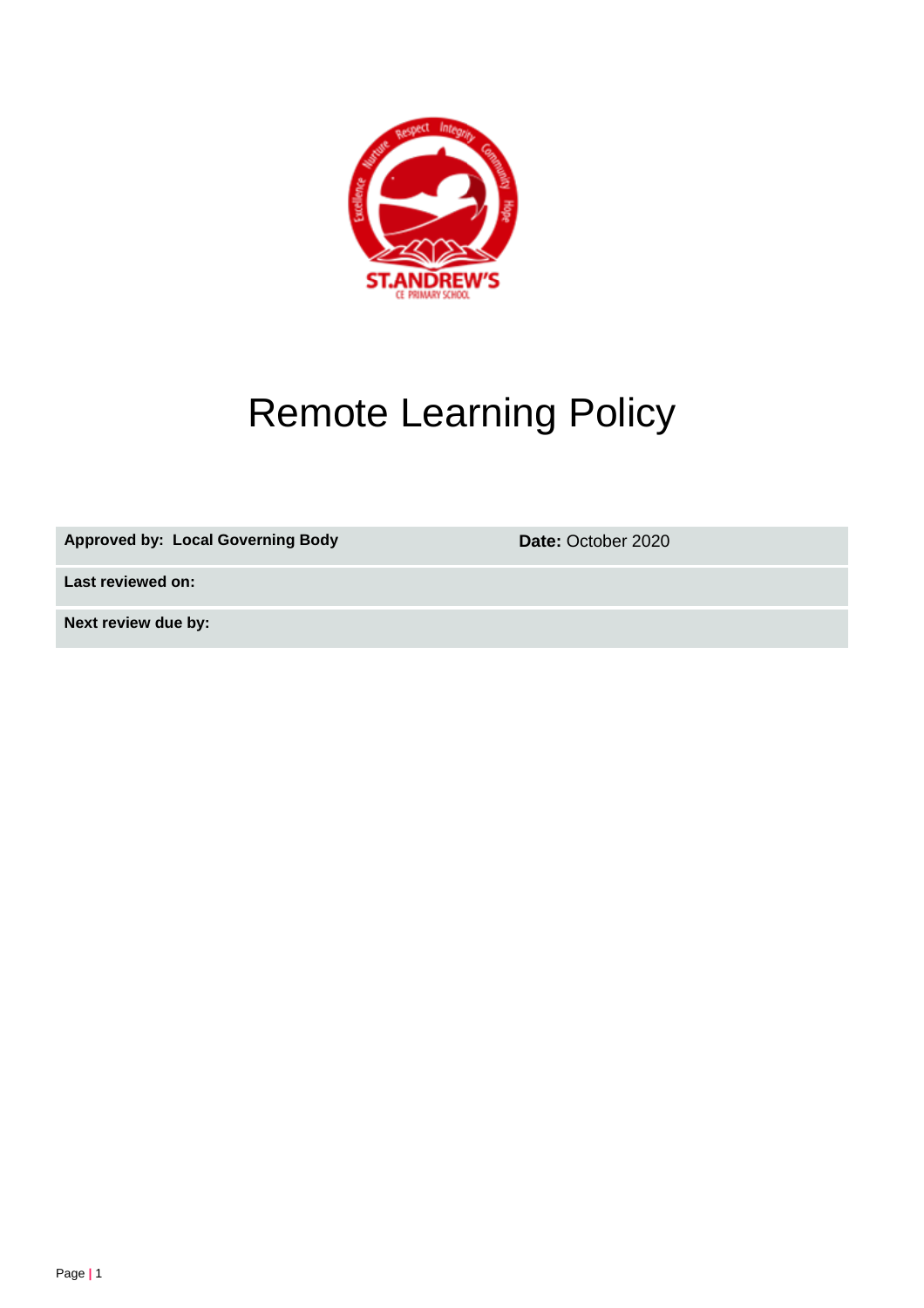# **1. Aims**

This remote learning policy for staff aims to:

- Ensure consistency in the approach to remote learning for pupils who are not in school as a result of school or bubble closure, or who are needing to self-isolate whilst awaiting COVID-19 test results
- $\triangleright$  Set out expectations for all members of the school community with regards to remote learning
- $\triangleright$  Provide appropriate guidelines for data protection
- $\triangleright$  Support effective communication between the school and families and support attendance

#### **1.1 This policy applies to:**

- Pupils within a bubble not permitted to attend school because they or a member of the bubble have tested positive for Covid-19
- $\triangleright$  Pupils (and any siblings also at St. Andrew's) who are absent because they are awaiting test results and the household is required to self-isolate whilst the rest of their school bubble is attending school and being taught as normal.

## **2. Roles and responsibilities**

#### **2.1 Teachers**

Teachers will be available between 9am and 3pm on the days that they are contracted to work. If they're unable to work for any reason during this time, for example due to sickness or caring for a dependent, they should inform the Headteacher as normal. If it affects the completion of any work, teachers should ensure that arrangements have been made with their year group partners or a member of the SLT to ensure work is completed.

#### **Setting work**:

When providing remote learning for pupils within a bubble not permitted to attend school, teachers will undertake the following:

- $\triangleright$  As a year group team, teachers will create a weekly timetable of work using the appropriate template to ensure coverage of a broad curriculum using the school's long term plans and learning journeys to provide progression and consistency of approach (see Appendix A)
- Teachers will upload the week's timetables and resources to ClassDojo or Tapestry on Monday mornings
- $\triangleright$  With year group partners, teachers will record short explanatory videos twice a week and upload onto ClassDojo or Tapestry when required
- $\triangleright$  Teachers will endeavour to reduce the necessity for pupils to access the internet in order to enable pupils with limited access to devices to complete learning tasks
- With year group partners, teachers will provide remote learning packs school for the small number of pupils unable to access the internet at home

When providing remote learning for pupils who are absent because they are required to self-isolate whilst the rest of their school bubble is attending school:

 $\triangleright$  Teachers will direct the pupils to follow the year group's in-class learning via the Oak Academy learning platform for KS1 and KS2, or the home learning grid made for EYFS pupils

#### **Providing feedback on work**:

 $\triangleright$  Teachers will provide feedback to individual children's work via ClassDojo as required

#### **Communication with children and parents**:

- ▶ Teachers will continue with weekly Thoughts for the Weekend to be posted on both ClassDojo and the school website (can be forwarded to DHT or office staff to upload)
- $\triangleright$  Class teacher email communication with parents should take place during school hours, i.e. 9am-3.00pm on weekdays, only. Teachers will not be expected to communicate with parents on the weekend
- $\triangleright$  Specific issues should either be dealt with by the relevant class teacher with the Headteacher blind copied into any correspondence, or directly referred to the Headteacher to deal with
- $\triangleright$  Class teachers will draw up a list with teaching partners and the SENDCo of children who should be contacted via a weekly keeping-in-touch phone call. Teachers should report any safeguarding concerns to the Safeguarding Lead or Deputy Safeguarding Lead and log any concerns on CPOMS (see Safeguarding section below)
- Teachers will not be required to hold Zoom meetings either whole-class or with individual pupils for reasons of safeguarding of both pupils and teachers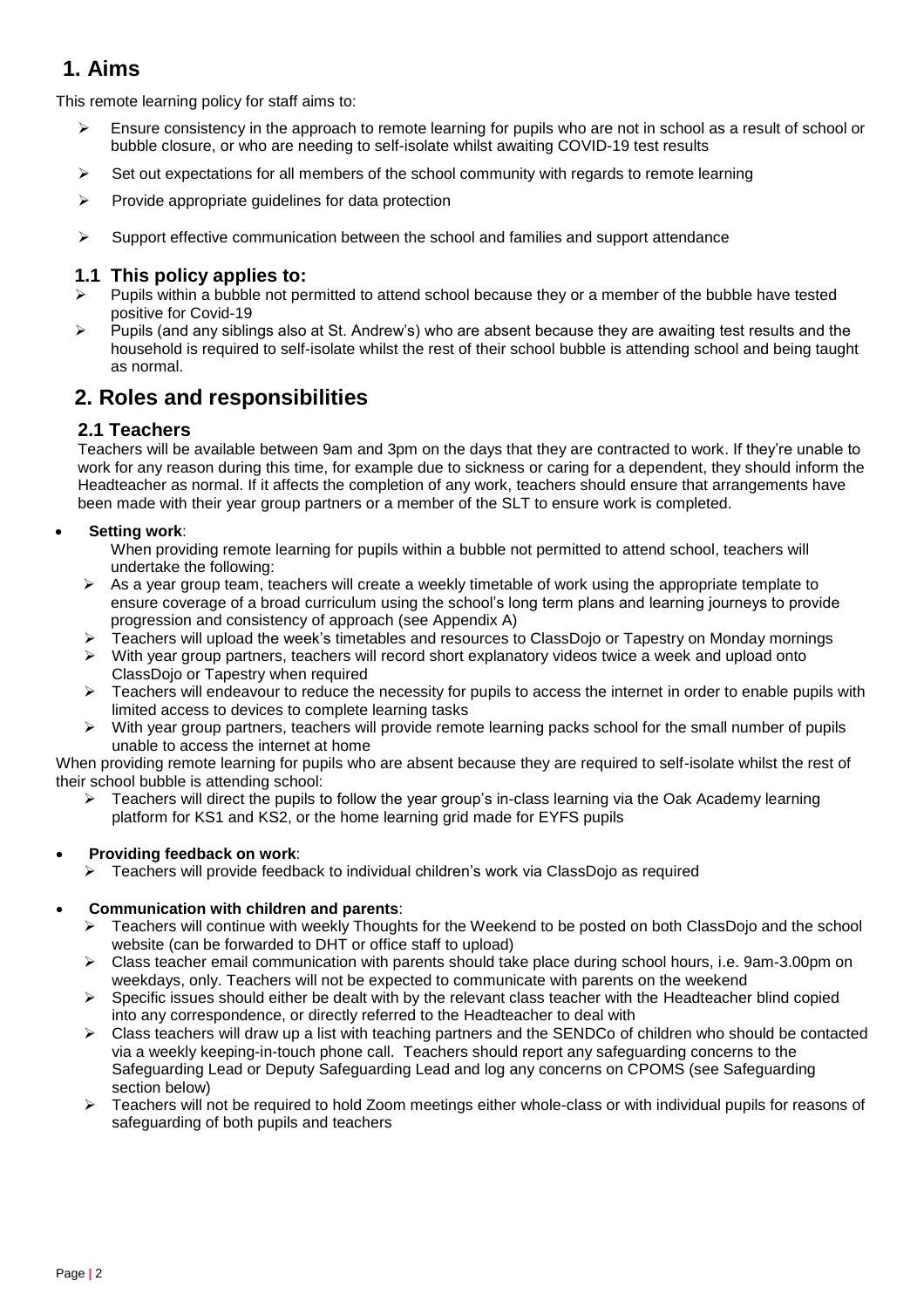#### **2.2 Teaching assistants**

Teaching Assistants will be available during their contracted hours. During this time they are expected to check work emails and be available when called upon to attend school. If they are unable to work for any reason during this time, for example, due to sickness or caring for a dependent, they should report this using the normal absence procedure.

Teaching Assistants are responsible for:

- Supporting pupils with learning remotely when requested by the class teacher and/or the SENDCo
- $\triangleright$  Where internet access is available, supporting their year group teachers researching and producing resources as required
- ➤

#### **2.3 Subject leads**

Alongside their teaching responsibilities, subject leads are responsible for:

- $\triangleright$  Monitoring the work set for their subjects by each year group, checking for progression and adherence to the subject's long term plans
- $\triangleright$  Working with teachers teaching their subject remotely to make sure all work set is appropriate and consistent, alerting them to resources that are available

#### **2.4 Senior leaders**

Alongside any teaching responsibilities, senior leaders are responsible for:

- $\triangleright$  Applying for IT equipment for the disadvantaged pupils within a bubble should it have to be closed
- $\triangleright$  Co-ordinating the remote learning approach across the school
- Ensure the school website and ClassDojo is kept updated with the distance learning resources required to support pupils in completing their learning tasks
- $\triangleright$  Supporting teachers in delivering remote learning for their year groups
- $\triangleright$  Monitoring the effectiveness of remote learning through regular meetings with teachers and subject leaders, reviewing work set or and feedback from pupils and parents
- $\triangleright$  Monitoring the security of remote learning systems, including data protection and safeguarding considerations

#### **2.5 Designated safeguarding lead**

The DSL is responsible for:

 $\triangleright$  Maintaining contact with pupils and their families, collating and passing on information to the relevant bodies and responding to any concerns. **See COVID-19 amendments to the Safeguarding and Child Protection Policy.**

#### **2.6 Technical support staff**

Staff with specific IT responsibilities are responsible for:

- $\triangleright$  Fixing issues with systems used to set and collect work
- $\triangleright$  Helping staff and parents with any technical issues they may experience
- $\triangleright$  Reviewing the security of remote learning systems and flagging any data protection breaches to the Data Protection Officer
- $\triangleright$  Assisting pupils and parents with accessing the internet or devices

#### **2.7 Pupils and parents**

Staff can expect pupils learning remotely to:

- $\triangleright$  Complete tasks to the deadline set by teachers and upload work onto ClassDojo as required
- $\triangleright$  Seek help if they need it from their class teachers or teaching assistants
- $\triangleright$  Alert teachers if they are unable to complete work
- $\triangleright$  Respond to communications from their class teacher as much possible

Staff can expect parents with children learning remotely to:

- $\triangleright$  Make the school aware if their child is sick or otherwise unable to complete work
- $\triangleright$  Seek help from their child's class teacher if needed, so that they can be directed to the school website's remote learning resources
- $\triangleright$  Be respectful when making any complaints or concerns known to staff

#### **2.8 Governing board**

The governing board is responsible for:

- $\triangleright$  Monitoring the school's approach to providing remote learning to ensure the education remains as high quality as possible
- $\triangleright$  Ensuring that staff are certain that remote learning systems are appropriately secure, for both data protection and safeguarding reasons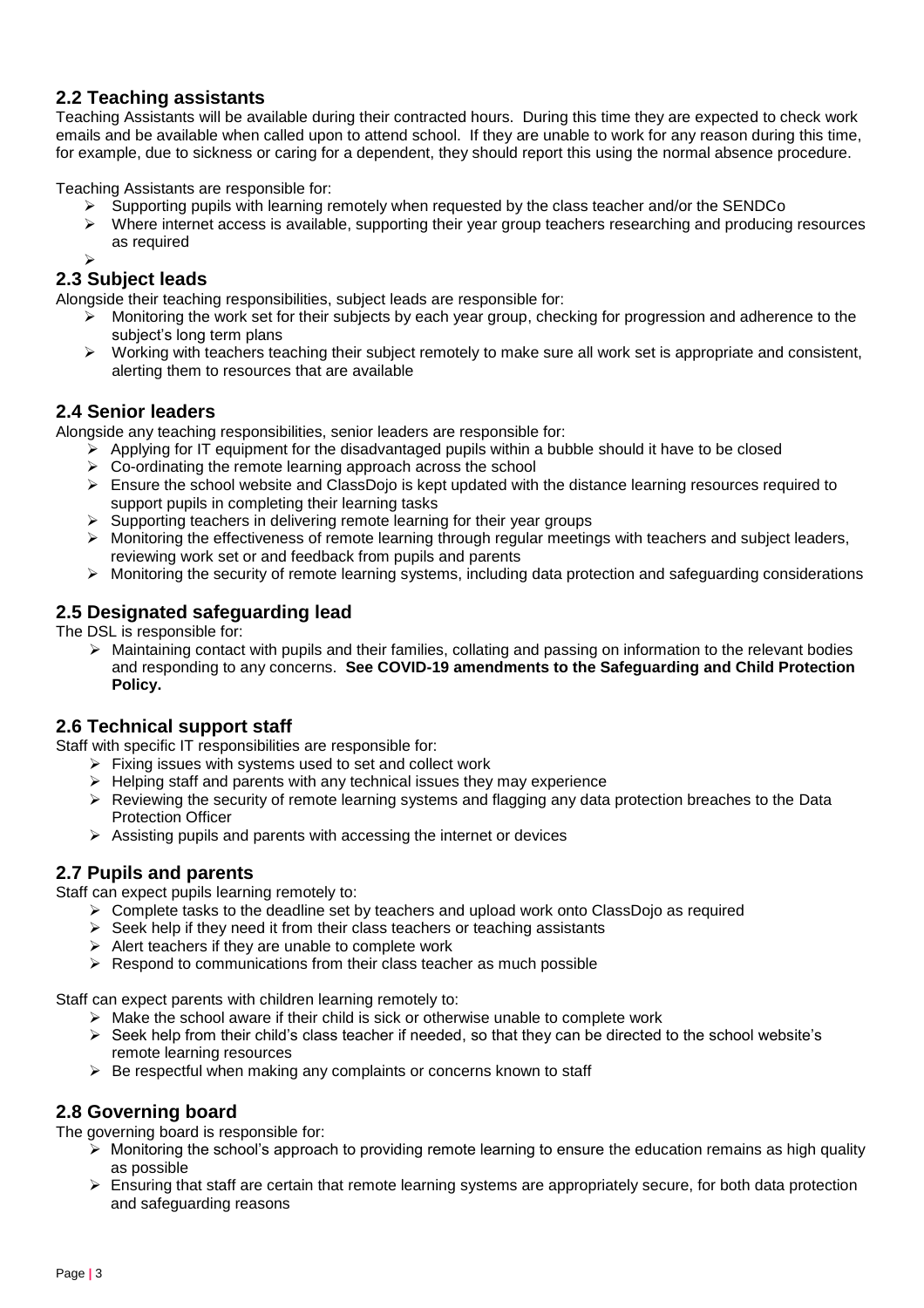# **3. Who to contact**

If staff have any questions or concerns about remote learning, they should contact the following individuals:

- $\triangleright$  Issues in setting work talk to the relevant subject lead or member of the SLT
- $\triangleright$  Issues with differentiating work talk to the SENDCo or member of the SLT
- $\triangleright$  Issues with behaviour talk to a member of the SLT
- $\triangleright$  Issues with IT talk to ICT Support Dee Colegate
- $\triangleright$  Issues with their own workload or wellbeing talk to their line manager or SLT member
- $\triangleright$  Concerns about data protection contact our DEMAT data protection officer Joanne Patterson [DPO@demat.org.uk](mailto:DPO@demat.org.uk)
- $\triangleright$  Concerns about safeguarding talk to the DSL Mike Harrison

## **4. Data protection**

#### **4.1 Accessing personal data**

Staff will inevitably be required to access personal data for remote learning purposes, for example, to find contact details on Pupil Asset, or to record concerns on CPOMs. When accessing personal details, all staff members will:

- $\triangleright$  Keep personal login details secure and ensure you log out after use
- $\triangleright$  Not share any contact or login details with third parties
- $\triangleright$  Use only school laptops and iPads when accessing any personal information on pupils

#### **4.2 Processing personal data**

Staff members may need to collect and/or share personal data such as email addresses or phone numbers as part of the remote learning provision. As long as this processing is necessary for the school's official functions, individuals won't need to give permission for this to happen. However, staff are reminded to collect and/or share as little personal data as possible online.

#### **4.3 Keeping devices secure**

All staff members will take appropriate steps to ensure their devices remain secure. This includes, but is not limited to:

- $\triangleright$  Keeping the device password-protected strong passwords are at least 8 characters, with a combination of upper and lower-case letters, numbers and special characters (e.g. asterisk or currency symbol)
- $\triangleright$  Ensuring the hard drive is encrypted this means if the device is lost or stolen, no one can access the files stored on the hard drive by attaching it to a new device
- $\triangleright$  Making sure the device locks if left inactive for a period of time
- $\triangleright$  Not sharing the device among family or friends

## **5. Safeguarding**

Please refer to the following for updates concerning safeguarding in relation to remote learning: **Safeguarding and Child Protection COVID-19 school arrangements for St. Andrew's C of E Primary School [https://www.st](https://www.st-andrews-pri.cambs.sch.uk/web/procedural_policies/271798)[andrews-pri.cambs.sch.uk/web/procedural\\_policies/271798](https://www.st-andrews-pri.cambs.sch.uk/web/procedural_policies/271798)**

## **6. Monitoring arrangements**

This policy will be reviewed as and when updates to remote learning are provided by the Government by Mike Harrison (Headteacher) and the SLT.

## **7. Links with other policies**

This policy is linked to our:

- Behaviour policy  $\blacktriangleright$
- Safeguarding and Child Protection Policy and coronavirus addendum to our child protection policy  $\overline{\phantom{0}}$
- $\overline{\phantom{1}}$ Home-school agreement
- $\overline{\phantom{1}}$ Acceptable Use of ICT Agreement
- $\overline{\phantom{0}}$ ClassDojo policy
- $\triangleright$  Online safety policy
- DEMAT/St. Andrew's GDPR policies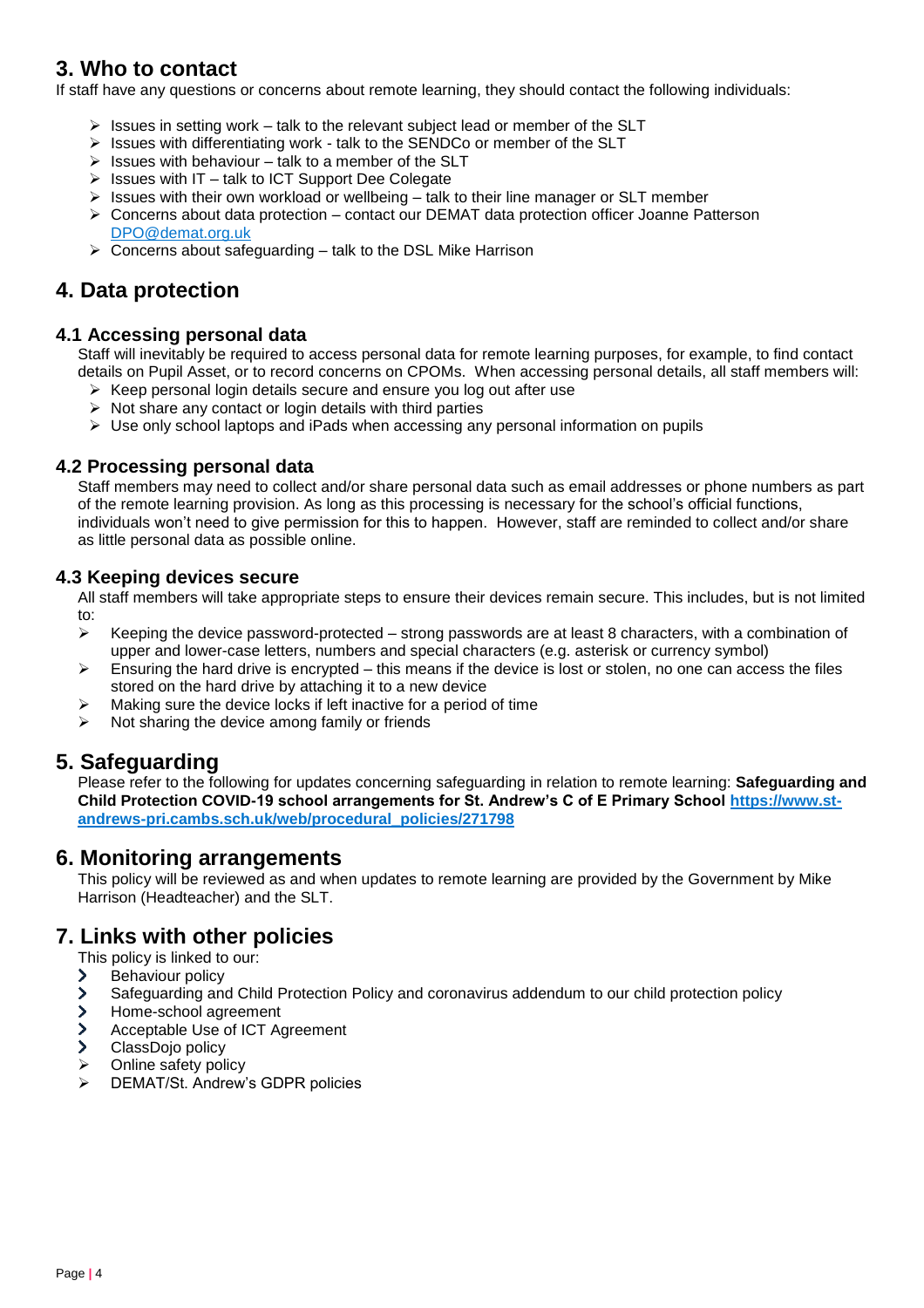# **EYFS Remote Learning Timetable**

|               | 15 mins        | 5-10 mins | 45 mins                       | 15 mins      | 15 mins                       | 45 mins                       | 15 mins                               | 30 mins                       |
|---------------|----------------|-----------|-------------------------------|--------------|-------------------------------|-------------------------------|---------------------------------------|-------------------------------|
| <b>Monday</b> | Phonics        | Reading   | Learning through<br>free play | Maths        | Communication and<br>language | Learning through<br>free play | <b>Gross and fine</b><br>motor skills | Learning through<br>free play |
| Tuesday       | Phonics        | Reading   | Learning through<br>free play | <b>Maths</b> | Communication and<br>language | Learning through<br>free play | <b>Expressive arts and</b><br>design  | Learning through<br>free play |
| Wednesday     | Phonics        | Reading   | Learning through<br>free play | Maths        | Communication and<br>language | Learning through<br>free play | <b>Understanding the</b><br>world     | Learning through<br>free play |
| Thursday      | Phonics        | Reading   | Learning through<br>free play | Maths        | Communication and<br>language | Learning through<br>free play | <b>PSED</b>                           | Learning through<br>free play |
| Friday        | <b>Phonics</b> | Reading   | Learning through<br>free play | <b>Maths</b> | Communication and<br>language | Learning through<br>free play |                                       |                               |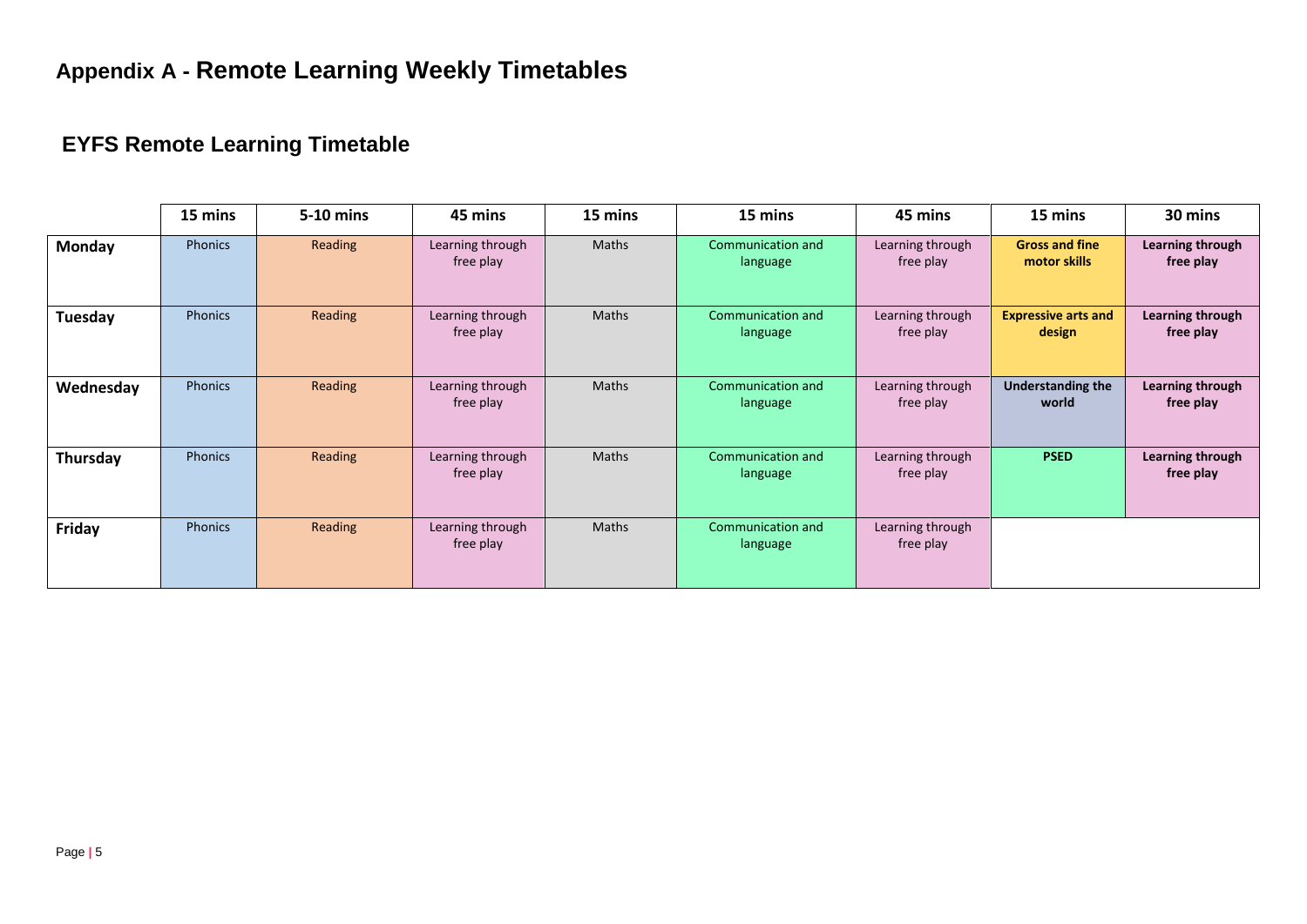# **KS1 Remote Learning Timetable**